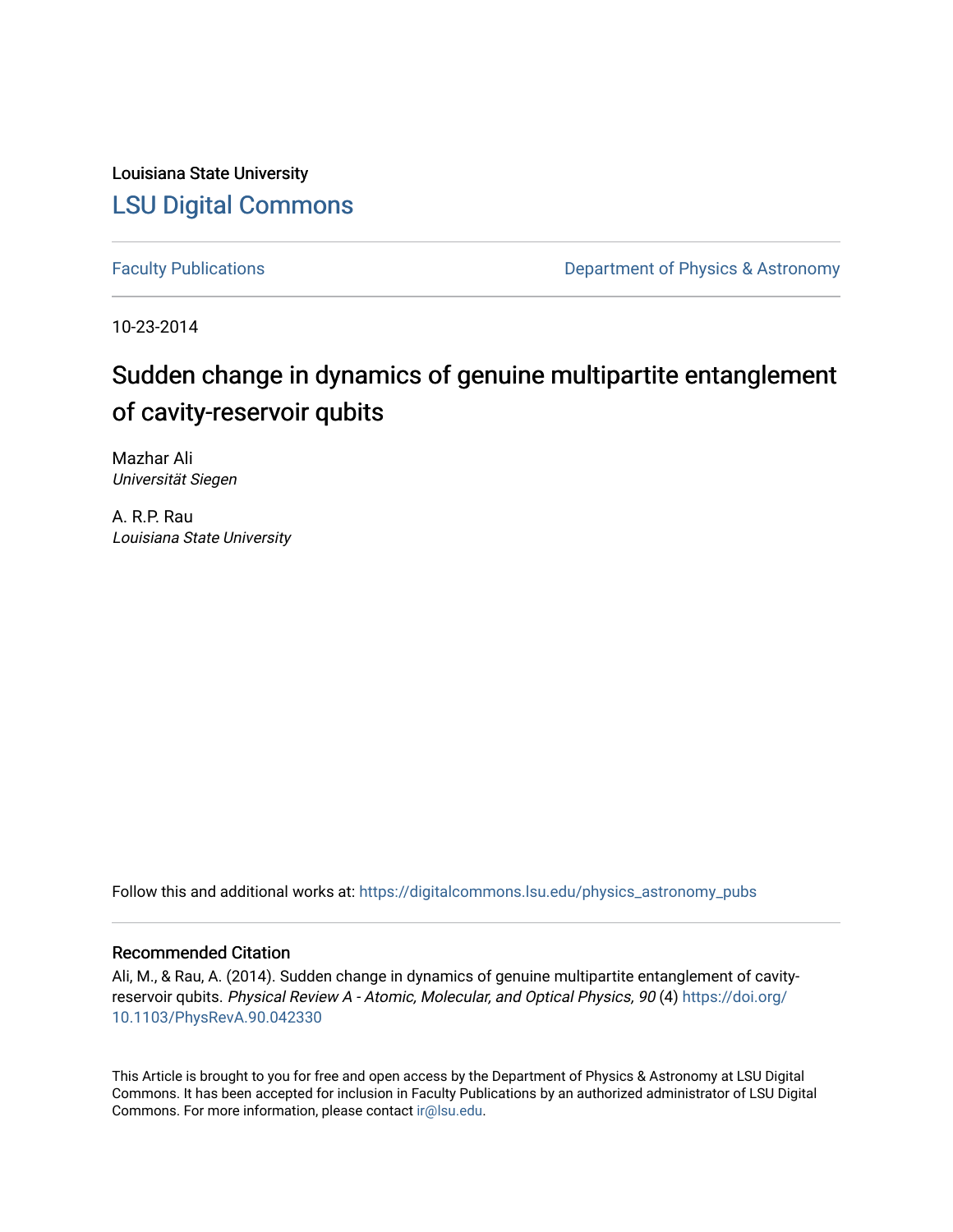# Sudden change in dynamics of genuine multipartite entanglement of cavity-reservoir qubits

Mazhar Ali<sup>1,2</sup>, and A. R. P. Rau<sup>3</sup>

 $1$ Naturwissenschaftlich-Technische Fakultät, Universität Siegen, Walter-Flex-Straße 3, 57068 Siegen, Germany  $2$ Department of Electrical Engineering,

COMSATS Institute of Information Technology, 22060 Abbottabad, Pakistan <sup>3</sup>Department of Physics and Astronomy,

Louisiana State University, Baton Rouge, 70803 Louisiana, USA

### Abstract

We study the dynamics of genuine multipartite entanglement for a system of four qubits. Using a computable entanglement monotone for multipartite systems, we investigate the as yet unexplored aspects of a cavity-reservoir system of qubits. For one specific initial state, we observe a sudden transition in the dynamics of genuine entanglement for the four qubits. This sudden change occurs only during a time window where neither cavity-cavity qubits nor reservoir-reservoir qubits are entangled. We show that this sudden change in dynamics of this specific state is extremely sensitive to white noise.

PACS numbers: 03.65.Yz, 03.65.Ud, 03.67.Mn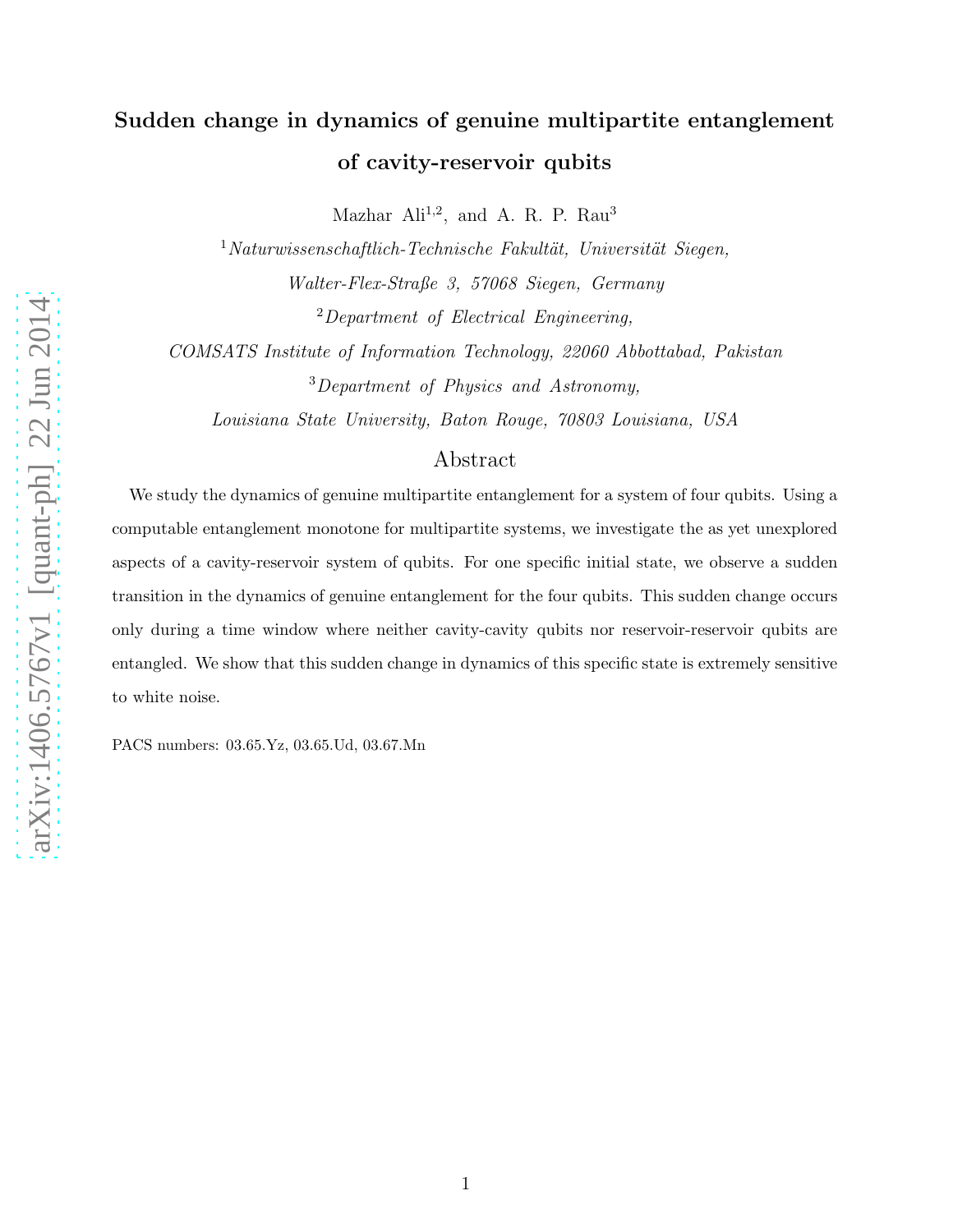### I. INTRODUCTION

Multipartite entanglement is one of the peculiar features of quantum physics and it is important to study its characterization and its dynamics under decoherence [\[1](#page-17-0), [2](#page-17-1)]. Several research efforts have been undertaken to study the dynamics of bipartite and multipartite entanglement under decoherence [\[3](#page-17-2)[–11\]](#page-18-0). Previously, with the exception of Ref. [\[11](#page-18-0)], only bipartite aspects of the entanglement of several parties have been considered [\[6\]](#page-17-3). However, this can only give a partial characterization, since multipartite entanglement is known to be different from entanglement between all bipartitions [\[2](#page-17-1)]. Also, the theory of multipartite entanglement is still not fully developed, so that for many cases one can only set lower bounds on entanglement, but not obtain the value itself [\[7\]](#page-17-4). The exact calculation of a multipartite entanglement measure has been done only for special states and decoherence models [\[9](#page-17-5)].

In this paper, we study entangled cavity photons interacting with independent reservoirs. The presence or absence of a photon in a cavity defines one qubit, whereas no photon or normalized collective state with single excitation in the reservoir defines the second qubit. Two such entangled cavities interacting with two independent reservoirs effectively forms a system of four qubits. Some interesting aspects of this system have been investigated before [\[12\]](#page-18-1). However, due to the unavailability of a genuine entanglement monotone, only bipartite aspects were explored. One important feature of this study was the demonstration of the relations between disappearance and appearance of two-qubit entanglement from cavities to reservoirs. In particular, it was shown that if entanglement between the cavities decays asymptotically, then the corresponding entanglement between reservoirs starts to grow immediately after the interaction starts. But, for the case when entanglement between cavities disappears in finite time, the entanglement between reservoirs does not grow immediately after the interaction starts but it may appear either before, simultaneously, or even after the disappearance of entanglement between cavities. For the last possibility, there is a time window where neither cavities nor reservoirs are entangled among themselves. We find that this time window can have a profound effect on the dynamics of genuine multipartite entanglement.

For one specific initial state, and only during this time window, genuine entanglement exhibits a sudden change in its dynamics and freezes onto a constant value in this time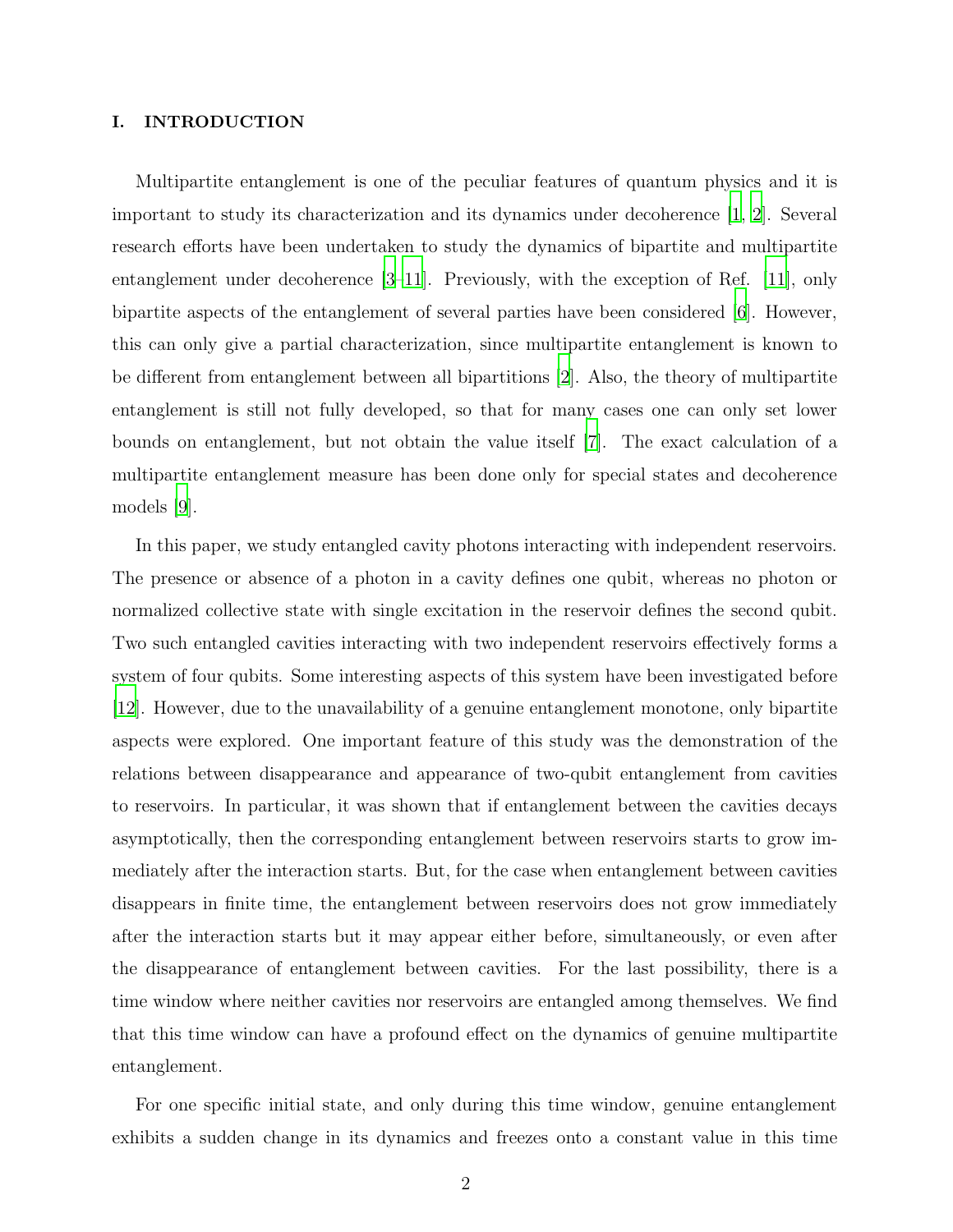window. But, we do not find such behavior for other initial states. Therefore, this sudden change in dynamics of genuine entanglement is not a general feature. Our study is enabled by recent progress in the theory of multipartite entanglement, especially the computable entanglement monotone for genuine multipartite entanglement [\[13](#page-18-2)]. Interestingly, similar behavior has also been reported recently for other quantum correlations like quantum discord  $[14–17]$  $[14–17]$ .

This paper is organized as follows. In section [II,](#page-3-0) we briefly describe our model of interaction. We review the concept of genuine entanglement and multipartite negativity in section [III.](#page-5-0) We present our main results in section [IV.](#page-6-0) Finally, we conclude the work in section [V.](#page-16-0)

## <span id="page-3-0"></span>II. OPEN-SYSTEM DYNAMICS OF TWO QUBITS COUPLED TO STATISTI-CALLY INDEPENDENT RESERVOIRS

In this section, we illustrate our model and the basic equations of motion governing our system of interest. We consider our qubits as two uncoupled cavity modes with upto one photon. Each mode interacts independently with its own reservoir. The Hamiltonian describing the interaction between a single cavity mode and a N-mode reservoir is given by  $|12|$ 

<span id="page-3-1"></span>
$$
\hat{H} = \hbar\omega\hat{a}^\dagger\hat{a} + \hbar\sum_{k=1}^N\omega_k\hat{b}^\dagger\hat{b} + \hbar\sum_{k=1}^N g_k(\hat{a}\hat{b}_k^\dagger + \hat{b}_k\hat{a}^\dagger).
$$
\n(1)

The first term describes the single cavity mode, the second term is the N-mode reservoir, and the third term describes the interaction between cavity and reservoir. As we are interested in the situation where a cavity mode contains only a single photon and its corresponding reservoir is in the vacuum mode, the combined state before the interaction can be written as

$$
|\psi(0)\rangle_{CR} = |1\rangle_C \otimes |\bar{\mathbf{0}}\rangle_R,\tag{2}
$$

where  $|\bar{0}\rangle_R = \prod_{k=1}^N |0_k\rangle_R$  is the collective vacuum state of N-modes of reservoir R. The time evolution of this state using Hamiltonian [\(1\)](#page-3-1) leads to

<span id="page-3-2"></span>
$$
|\psi(t)\rangle_{CR} = \xi(t)|1\rangle_C|\bar{\mathbf{0}}\rangle_R + \sum_{k=1}^N \lambda_k(t)|0\rangle_C|1_k\rangle_R, \qquad (3)
$$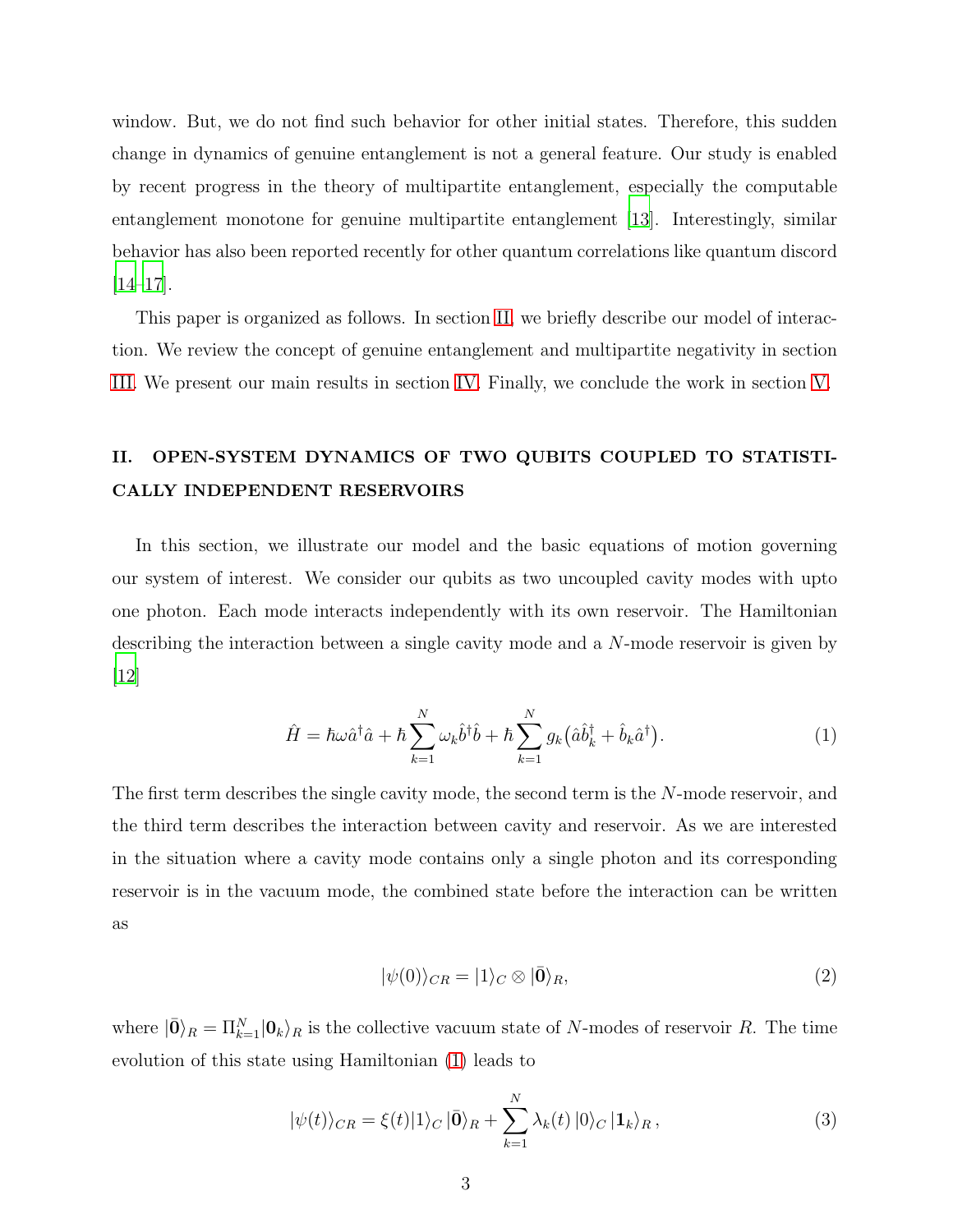where the reservoir state  $|1_k\rangle_R$  describes the presence of a single photon in mode k. The probability amplitude  $\xi(t)$  converges to  $\xi(t) = e^{-\kappa t/2}$  in the limit of large N, i.e.,  $N \to \infty$ . Eq.[\(3\)](#page-3-2) can be written as

<span id="page-4-0"></span>
$$
|\psi(t)\rangle_{CR} = \xi(t)|1\rangle_C|\bar{\mathbf{0}}\rangle_R + \chi(t)|0\rangle_C|\bar{1}\rangle_R, \tag{4}
$$

where  $|\bar{\mathbf{1}}\rangle_R = (1/\chi(t))\sum_{k=1}^N \lambda_k(t)|\mathbf{1}_k\rangle$ , and the probability amplitude  $\chi(t)$  converges to  $\chi(t) = \sqrt{1 - e^{-\kappa t}}$  for large N. Eq.[\(4\)](#page-4-0) describes an effective two-qubit system [\[12](#page-18-1)].

After defining the basic equation of motion, we can now study the joint time evolution of two qubits with their corresponding reservoirs assumed initially to be in the vacuum state. Taking two qubits in an arbitrary X-state [\[3,](#page-17-2) [18\]](#page-18-5), we write

<span id="page-4-2"></span>
$$
\rho_{tot}(0) = \rho_X \otimes |\bar{0}_{r_1}\bar{0}_{r_2}\rangle\langle\bar{0}_{r_1}\bar{0}_{r_2}|,
$$
\n(5)

where the density matrix of a general two-qubit X-state is

<span id="page-4-1"></span>
$$
\rho_X = \begin{pmatrix} \rho_{11} & 0 & 0 & \rho_{14} \\ 0 & \rho_{22} & \rho_{23} & 0 \\ 0 & \rho_{32} & \rho_{33} & 0 \\ \rho_{41} & 0 & 0 & \rho_{44} \end{pmatrix} .
$$
 (6)

Eq. [\(6\)](#page-4-1) describes a quantum state provided the unit trace and positivity conditions  $\sum_{i=1}^4 \rho_{ii} = 1$ ,  $\rho_{22}\rho_{33} \ge |\rho_{23}|^2$ , and  $\rho_{11}\rho_{44} \ge |\rho_{14}|^2$  are fulfilled. X-states are entangled if and only if either  $\rho_{22}\rho_{33} < |\rho_{14}|^2$  or  $\rho_{11}\rho_{44} < |\rho_{23}|^2$ . The orthonormal photonic eigenstates  $|1\rangle = |0\rangle_A \otimes |0\rangle_B$ ,  $|2\rangle = |0\rangle_A \otimes |1\rangle_B$ ,  $|3\rangle = |1\rangle_A \otimes |0\rangle_B$ ,  $|4\rangle = |1\rangle_A \otimes |1\rangle_B$  form the (computational) basis of the four dimensional Hilbert space of the two qubits. The time evolution of Eq. [\(5\)](#page-4-2), according to Eq. [\(4\)](#page-4-0) can be determined easily. After partially tracing over the reservoirs degrees of freedom, the time evolved density matrix for system qubits becomes

$$
\rho_{C_1C_2}(t) = \begin{pmatrix}\n\rho_{11}(t) & 0 & 0 & \rho_{14} \xi^2(t) \\
0 & (\rho_{22} + \rho_{44} \chi^2(t)) \xi^2(t) & \rho_{23} \xi^2(t) & 0 \\
0 & \rho_{32} \xi^2(t) & (\rho_{33} + \rho_{44} \chi^2(t)) \xi^2(t) & 0 \\
\rho_{41} \xi^2(t) & 0 & 0 & \rho_{44} \xi^4(t)\n\end{pmatrix},
$$
\n(7)

where  $\rho_{11}(t) = \rho_{11} + (\rho_{22} + \rho_{33} + \rho_{44} \chi^2(t)) \chi^2(t)$ . Similarly, after tracing over cavity qubits, we can write the density matrix for environment qubits as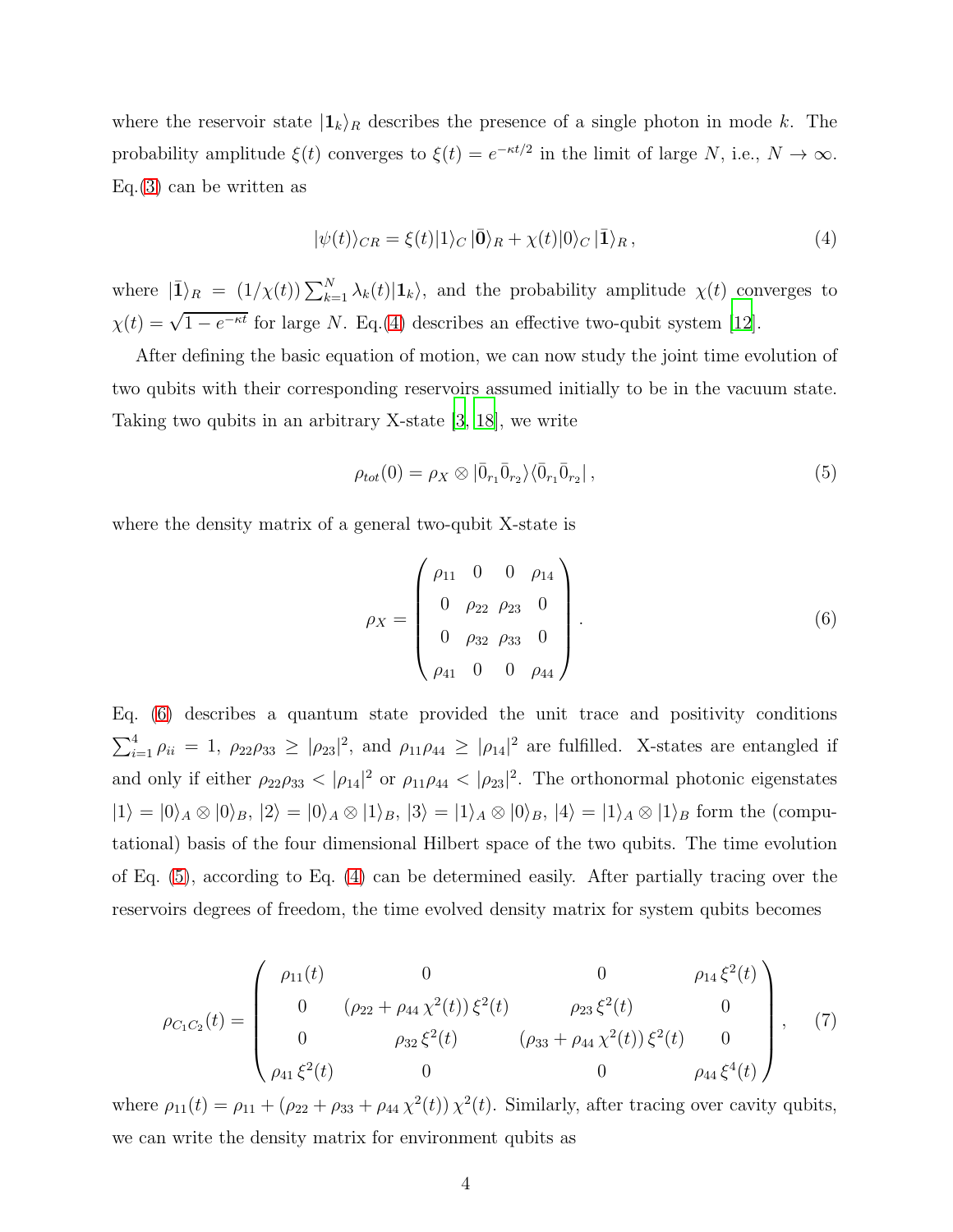$$
\sigma_{R_1R_2}(t) = \begin{pmatrix}\n\sigma_{11}(t) & 0 & 0 & \rho_{14} \chi^2(t) \\
0 & (\rho_{22} + \rho_{44} \xi^2(t)) \chi^2(t) & \rho_{23} \chi^2(t) & 0 \\
0 & \rho_{32} \chi^2(t) & (\rho_{33} + \rho_{44} \xi^2(t)) \chi^2(t) & 0 \\
\rho_{41} \chi^2(t) & 0 & 0 & \rho_{44} \chi^4(t)\n\end{pmatrix},
$$
\n(8)

where  $\sigma_{11}(t) = \rho_{11} + (\rho_{22} + \rho_{33} + \rho_{44} \xi^2(t)) \xi^2(t)$ .

## <span id="page-5-0"></span>III. GENUINE MULTIPARTITE ENTANGLEMENT AND MULTIPARTITE NEG-ATIVITY

In this section, we review the basic definitions for genuine multipartite entanglement and multipartite negativity that are currently available in the literature. We discuss the main ideas by considering three parties  $A, B$ , and  $C$ , generalization to more parties being straightforward. A state is called separable with respect to some bipartition, say,  $A|BC$ , if it is a mixture of product states with respect to this partition, that is,  $\rho = \sum_j p_j |\psi_j^j|$  $_{A}^{j}\rangle\langle\psi_{A}^{j}% \rangle\langle\psi_{A}^{j}\rangle\langle\psi_{B}^{j}\rangle\langle\psi_{B}^{j}\rangle\langle\psi_{B}^{j}\rangle\langle\psi_{B}^{j}\rangle\langle\psi_{B}^{j}\rangle\langle\psi_{B}^{j}\rangle\langle\psi_{B}^{j}\rangle\langle\psi_{B}^{j}\rangle\langle\psi_{B}^{j}\rangle\langle\psi_{B}^{j}\rangle\langle\psi_{B}^{j}\rangle\langle\psi_{B}^{j}\rangle\langle\psi_{B}^{j}\rangle\langle\psi_{B}^{j}\rangle\langle\psi_{B}^{j}\rangle\langle\psi_{B}^{j}\rangle\langle\psi_{B}^{j}\rangle\langle\$  $\mathcal{A}$ | $\otimes$  $|\psi_{BC}^j\rangle\langle\psi_{BC}^j|$ , where the  $p_j$  form a probability distribution. We denote these states as  $\rho_{A|BC}^{sep}$ . Similarly, we can define separable states for the two other bipartitions,  $\rho_{B|CA}^{sep}$  and  $\rho_{C|AB}^{sep}$ . Then a state is called biseparable if it can be written as a mixture of states which are separable with respect to different bipartitions, that is

$$
\rho^{bs} = \tilde{p}_1 \,\rho_{A|BC}^{sep} + \tilde{p}_2 \,\rho_{B|AC}^{sep} + \tilde{p}_3 \,\rho_{C|AB}^{sep} \,,\tag{9}
$$

with  $\tilde{p}_1 + \tilde{p}_2 + \tilde{p}_3 = 1$ . Finally, a state is called genuinely multipartite entangled if it is not biseparable. In the rest of this paper, we always mean genuine multipartite entanglement when we talk about multipartite entanglement.

Recently, a powerful technique has been advanced to detect and characterize multipartite entanglement [\[13](#page-18-2)]. The technique is based on using positive partial transpose mixtures (PPT mixtures). We recall that a two-party state  $\rho = \sum_{ijkl} \rho_{ij,kl} |i\rangle\langle j| \otimes |k\rangle\langle l|$  is PPT if its partially transposed matrix  $\rho^{T_A} = \sum_{ijkl} \rho_{ji,kl} |i\rangle\langle j| \otimes |k\rangle\langle l|$  has no negative eigenvalues. It is known that separable states are always PPT [\[19](#page-18-6)]. The set of separable states with respect to some partition is therefore contained in a larger set of states which has a positive partial transpose for that bipartition.

We denote the states which are PPT with respect to fixed bipartition by  $\rho_{A|BC}^{PPT}$ ,  $\rho_{B|CA}^{PPT}$ ,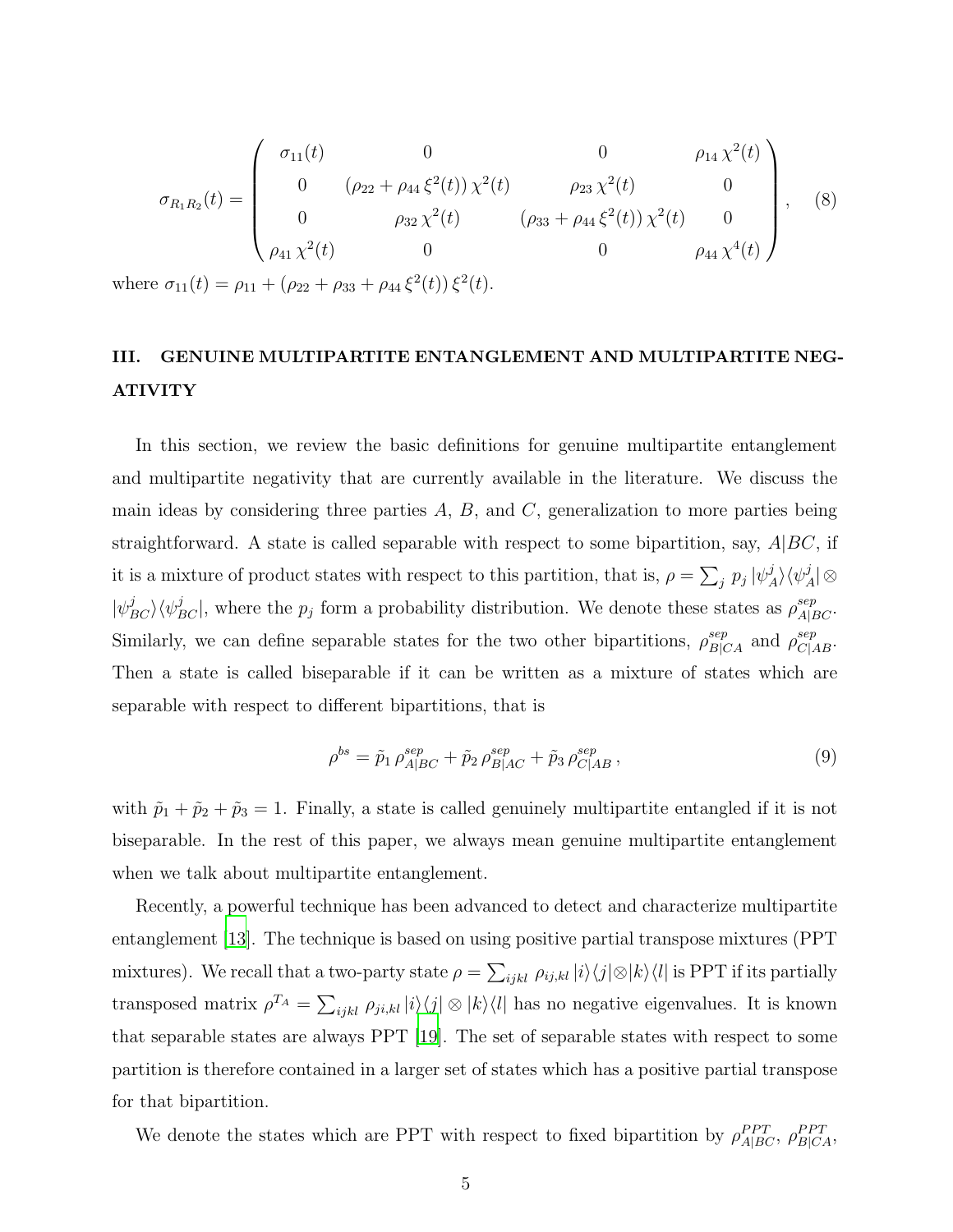and  $\rho_{C|AB}^{PPT}$  and ask whether a state can be written as

$$
\rho^{PPTmix} = q_1 \rho_{A|BC}^{PPT} + q_2 \rho_{B|AC}^{PPT} + q_3 \rho_{C|AB}^{PPT}.
$$
\n(10)

The mixing of PPT states is called a PPT mixture. As any biseparable state is a PPT mixture, therefore any state which is not a PPT mixture is guaranteed to be genuinely multipartite entangled. The main advantage of considering PPT mixtures instead of biseparable states comes from the fact that PPT mixtures can be fully characterized by the method of semidefinite programming (SDP), a standard method in convex optimization [\[20\]](#page-18-7). Generally the set of PPT mixtures is a very good approximation to the set of biseparable states and delivers the best known separability criteria for many cases; however, there are multipartite entangled states which are PPT mixtures [\[13](#page-18-2)].

We briefly describe SDP. It was shown [\[13\]](#page-18-2) that a state is a PPT mixture iff the following optimization problem

$$
\min \text{Tr}(\mathcal{W}\rho) \tag{11}
$$

with constraints that for all bipartition  $M/M$ 

$$
\mathcal{W} = P_M + Q_M^{T_M}, \quad \text{with } 0 \le P_M \le 1 \text{ and } 0 \le Q_M \le 1 \tag{12}
$$

has a positive solution. The constraints just state that the considered operator  $W$  is a decomposable entanglement witness for any bipartition. If this minimum is negative, then  $\rho$  is not a PPT mixture and hence is genuinely multipartite entangled. Since this is a semidefinite program, the minimum can be efficiently computed and the optimality of the solution can be certified [\[20\]](#page-18-7). For solving the SDP we used the programs YALMIP and SDPT3 [\[21\]](#page-18-8), a ready-to-use implementation being freely available [\[22\]](#page-18-9).

It is important that this approach can be used to quantify genuine entanglement. In fact, the absolute value of the above minimization was shown to be an entanglement monotone for genuine multipartite entanglement [\[13](#page-18-2)]. We denote this measure by  $E(\rho)$  or E-monotone in this paper. For bipartite systems, this monotone is equivalent to negativity [\[23](#page-18-10)]. For a system of qubits, this measure is bounded by  $E(\rho) \leq 1/2$  [\[24](#page-18-11)].

#### <span id="page-6-0"></span>IV. RESULTS

In this section, we present our main results for various initial states of two cavity qubits.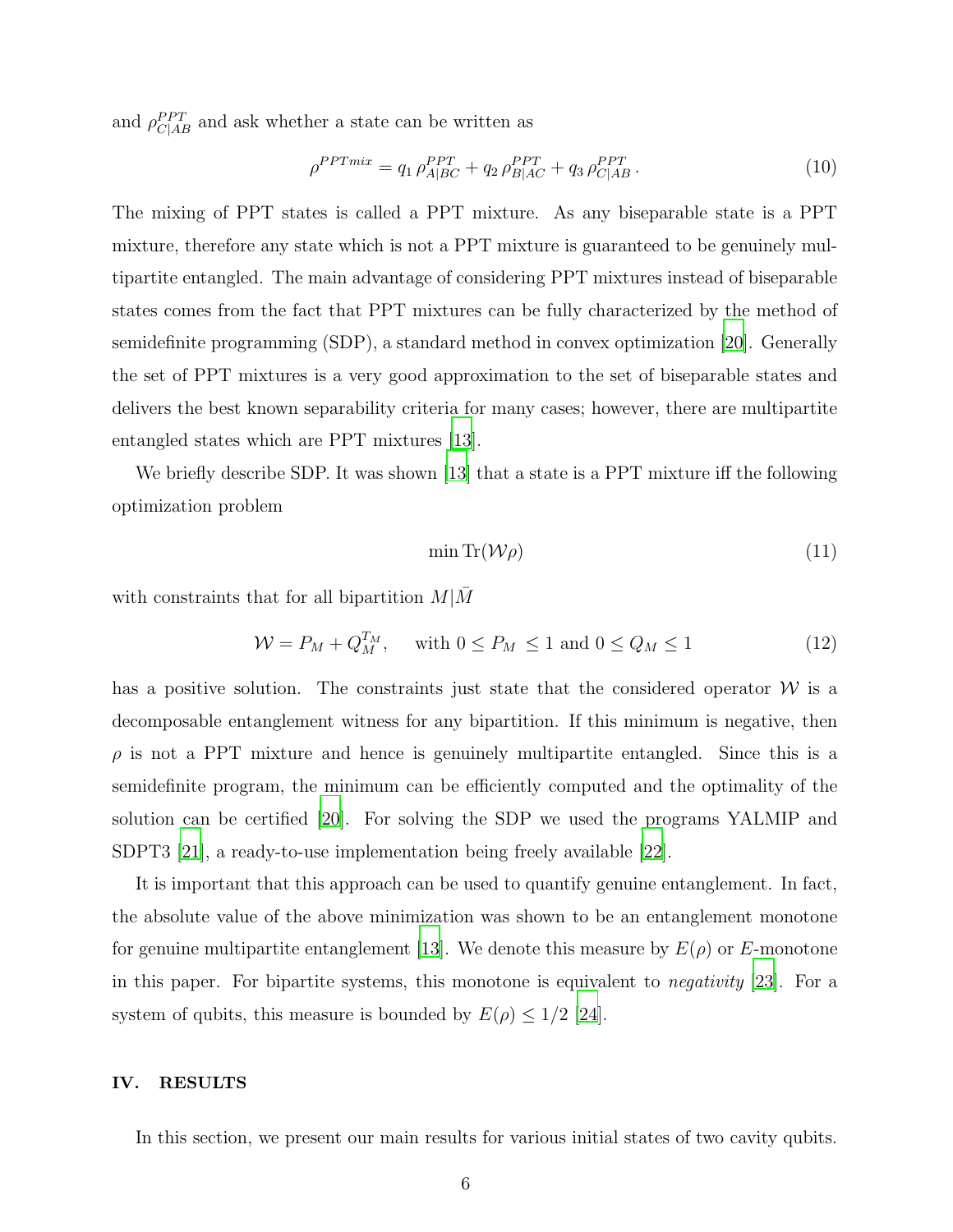(1) First let us consider the pure state

<span id="page-7-1"></span>
$$
|\psi(0)\rangle = \alpha |00\rangle + \beta |11\rangle. \tag{13}
$$

It is known that the time-evolved density matrix for cavity qubits looses its entanglement ("entanglement sudden death") in a finite time  $t_{ESD}$  for  $\alpha < \beta$  [\[3](#page-17-2)]. The consequences on the entanglement transferred to reservoir qubits are quite interesting. The entanglement between reservoirs may appear at a time  $t_{ESB}$  ("entanglement sudden birth") depending on the relation between  $\alpha$  and  $\beta$ . The times for loss of entanglement from cavities and appearance in reservoirs are given as [\[12\]](#page-18-1)

$$
t_{ESD} = \frac{1}{\kappa} \ln \left( \frac{\beta}{\beta - \alpha} \right)
$$
  

$$
t_{ESB} = \frac{1}{\kappa} \ln \left( \frac{\beta}{\alpha} \right).
$$
 (14)

From these relations, it is clear that these times are equal for  $\beta = 2 \alpha$ . The reservoirs may get entangled before the cavities disentangle for  $\beta$  <  $2\alpha$  or the reservoirs' entanglement may come after the cavities have disentangled for  $\beta > 2\alpha$ . This last possibility has the peculiarity of a time window where both cavity qubits and reservoir qubits are disentangled. We will explore this region later.



<span id="page-7-0"></span>FIG. 1. E-monotone is plotted against parameter  $\kappa t$  for cavity-cavity qubits (black solid line), reservoir-reservoir qubits (red dashed line) and all four qubits (blue dashed-dotted line) for  $\alpha =$  $\sqrt{2/3}$  and  $\beta = \sqrt{1/3}$ . See text for more description.

First we examine the situation that leads to an asymptotic decay of cavity qubits. Figure [\(1\)](#page-7-0) shows the E-monotone plotted against parameter  $\kappa t$  with initial condition  $\alpha = \sqrt{2/3}$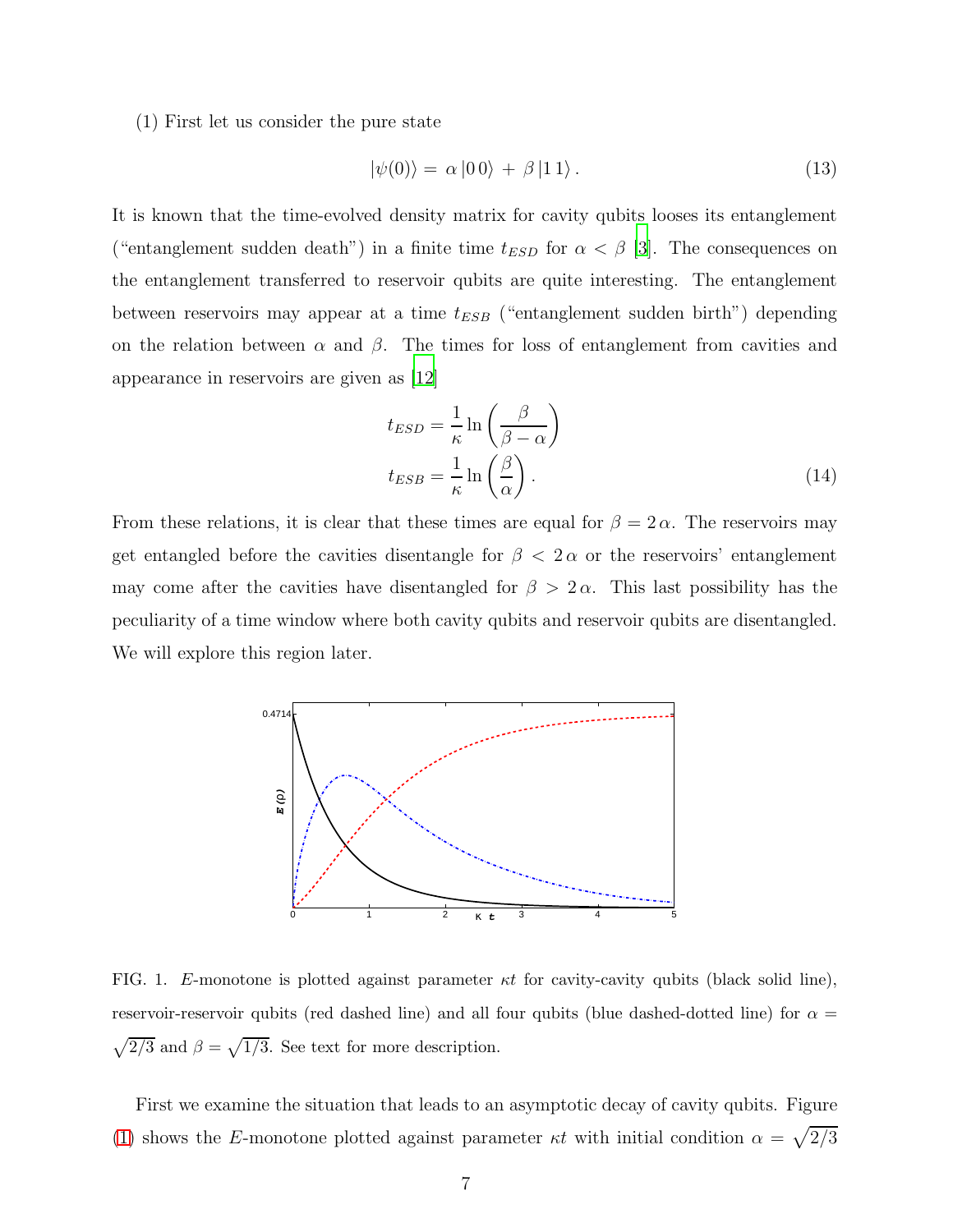and  $\beta = \sqrt{\phantom{0}}$ 1/3. The solid line is for cavity-cavity qubits, whose entanglement decays asymptotically. The dashed line is the entanglement of reservoir-reservoir qubits. It is clear that for such an initial density matrix when there is no finite time disentanglement in cavity qubits, there is also no sudden appearance of entanglement between the reservoirs. The dashed-dotted line denotes the E-monotone for multipartite entanglement of four qubits. We find that all four qubits get multipartite entangled immediately after the interaction starts and remain so until infinity where all entanglement is transferred to the reservoirs alone. The initial value of the E-monotone for the cavities exactly equals the final value for the reservoirs, and that for all four qubits rises to a maximum and decays asymptotically.



<span id="page-8-0"></span>FIG. 2. E-monotone is plotted against parameter  $\kappa t$  for cavity-cavity qubits (black solid line), reservoir-reservoir qubits (red dashed line) and all four qubits (blue dashed-dotted line) for  $\alpha =$  $\sqrt{1/3}$  and  $\beta = \sqrt{2/3}$ .

We turn next to the case when there is finite time disentanglement in the cavity qubits and a corresponding sudden appearance of entanglement between the reservoir qubits. By starting with initial condition  $\alpha = \sqrt{1/3}$  and  $\beta = \sqrt{2/3}$ , we expect that reservoir-reservoir entanglement will appear before there is complete disentanglement in cavity qubits since  $\beta < 2\alpha$ . This is indeed what we observe in Figure [\(2\)](#page-8-0) for the E-monotone. The solid line denotes entanglement of cavity-cavity qubits and comes to an end at  $\kappa t \approx 1.23$ , whereas entanglement of reservoirs (dashed line) appears at about  $\kappa t \approx 0.35$ . The dashed-dotted line is for four-qubits entanglement. We observe that all four qubits get multipartite entangled immediately after the interaction starts and they remain entangled for long time.

We now focus on the peculiar situation with initial condition  $\beta > 2 \alpha$ . As noted before,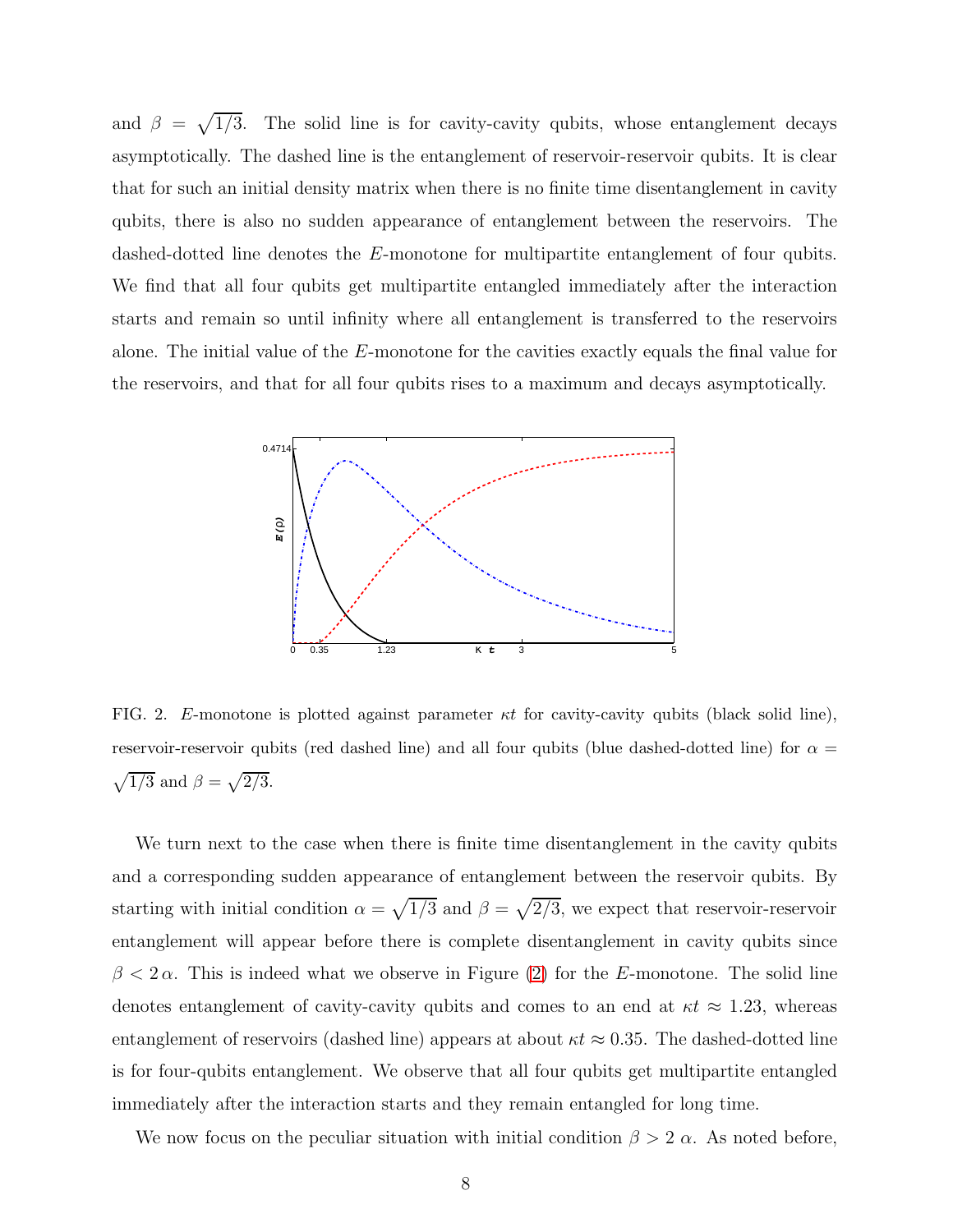

<span id="page-9-0"></span>FIG. 3. E-monotone is plotted against parameter  $\kappa t$  for cavity-cavity qubits (black solid line), reservoir-reservoir qubits (red dashed line) and all four qubits (blue dashed-dotted line). In the time window when there is no entanglement between cavity qubits and reservoir qubits, the multipartite entanglement exhibits an abrupt change to a value that remains constant in that window.

this choice of parameters give rise to a time window where neither cavity qubits nor reservoir qubits are entangled. We first start with  $\alpha = \sqrt{1/10}$  and  $\beta = 3\sqrt{1/10}$ . Figure [\(3\)](#page-9-0) depicts the E-monotone for cavity-cavity qubits (solid line), reservoir-reservoir qubits (dashed line), and four-qubit entanglement (dashed-dotted line). The entanglement of cavity qubits (solid line) comes to an end at  $\kappa t \approx 0.41$ , whereas entanglement in the reservoirs (dashed line) appear at  $\kappa t \approx 1.1$ . Hence during the time window, that is, between  $\kappa t \approx 0.41$  and  $\kappa t \approx 1.1$ , neither the cavity qubits nor the reservoir qubits are entangled. On the other hand, the genuine entanglement (dashed-dotted line) reaches a maximum value  $E(\rho_{CCRR}) = 0.3$  (which is equal to amount of monotone of cavity qubits at  $\kappa t = 0$ , that is,  $E(\rho_{CC}(0)) = 0.3$  and exhibits a sudden change in its dynamics shortly after the point where the cavity qubits are disentangled, at  $\kappa t \approx 0.46$ . The genuine entanglement maintains its constant value of 0.3 shortly before a point where entanglement suddenly appears in the reservoirs at  $\kappa t \approx 0.99$ . After this point, it starts decaying asymptotically.

We take another example with a broader time window, that is, with initial condition  $\alpha = \sqrt{1/26}$  and  $\beta = 5\sqrt{1/26}$ . Figure [\(4\)](#page-10-0) depicts the E-monotone for three sets of density matrices. It is obvious from this figure that cavity-cavity entanglement (solid line) comes to an end at  $\kappa t \approx 0.23$ . In the range  $0.31 \leq \kappa t \leq 1.32$ , we again see the peculiar dynamics of multipartite entanglement denoted by dashed-dotted line. The multipartite negativity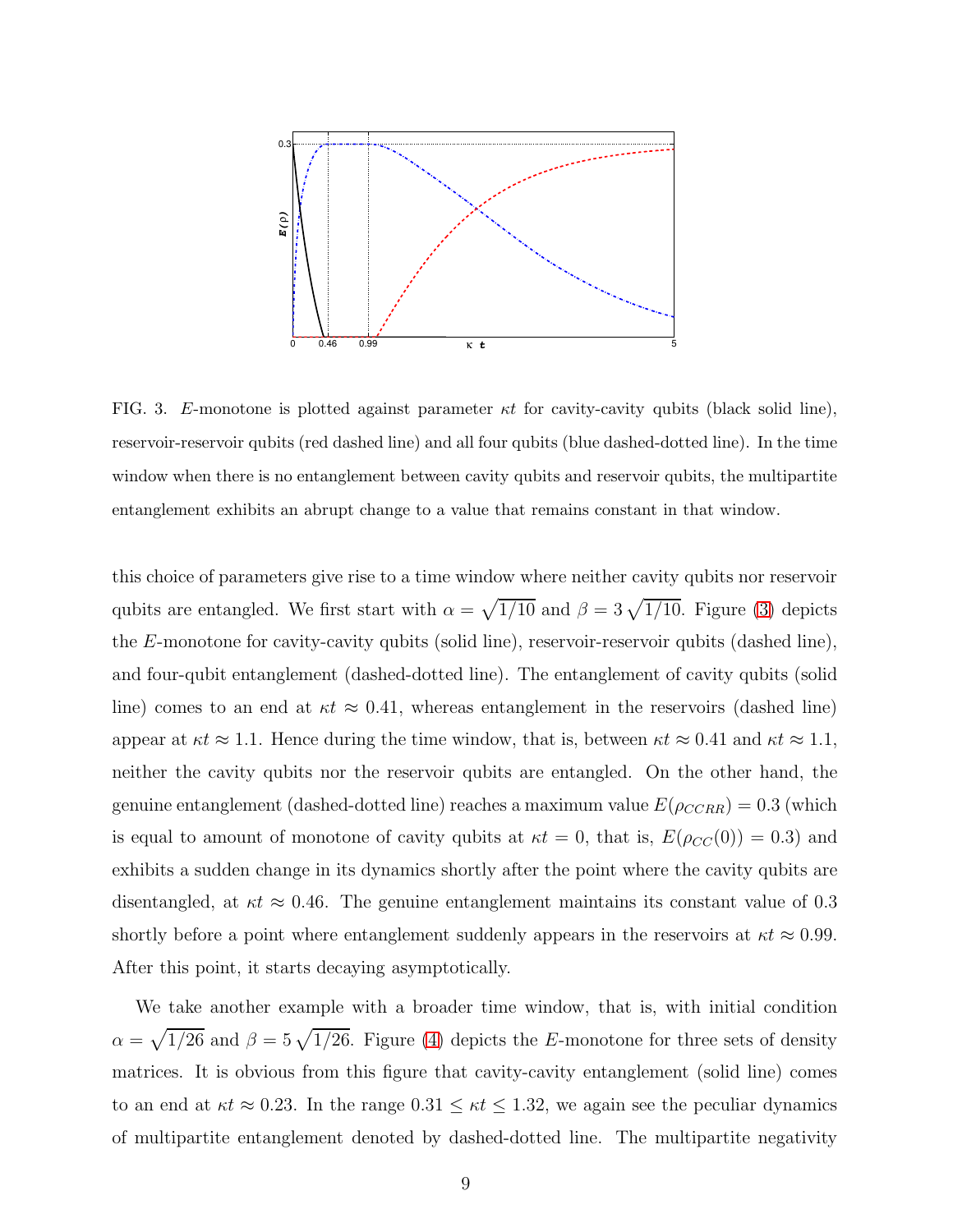

<span id="page-10-0"></span>FIG. 4. Same caption as Figure [\(3\)](#page-9-0). See the text for more descriptions.

starts growing immediately after the interaction starts and at  $\kappa t \approx 0.31$  it exhibits an abrupt change change. It attains its maximum value of  $E \approx 0.1923$  (equal to initial value of monotone for cavity qubits) and maintains it till  $\kappa t \approx 1.32$  after that genuine entanglement starts decaying asymptotically. The reservoirs get entangled at  $\kappa t \approx 1.61$ .

(2) We take the mixed state density matrix of Werner states, which are an important single parameter class of states, given as

<span id="page-10-1"></span>
$$
\rho_p = p \left| \Phi \right\rangle \left\langle \Phi \right| + \frac{(1-p)}{4} \mathbb{I}_4,
$$
\n(15)

where  $p \in [0, 1]$  and  $|\Phi\rangle = 1/\sqrt{2}(|0, 0\rangle + |1, 1\rangle)$  is the maximally entangled pure Bell state. It is well known that Werner states are entangled for  $p \in (1/3, 1]$  and separable for  $p \leq 1/3$ . The time of disentanglement for the Werner state [\(15\)](#page-10-1) is given by

$$
t_{ESD}(\rho_p) = \frac{1}{\kappa} \ln \left[ \frac{1+p}{2(1-p)} \right].
$$
\n(16)

We note that this time is always finite for  $p \in (1/3, 1)$ , however for  $p = 1$ , there is no abrupt disentanglement and maximally entangled Bell state loses its entanglement at infinity. The time of sudden birth of entanglement among reservoir qubits is given by

$$
t_{ESB}(\rho_p) = \frac{1}{\kappa} \ln \left[ \frac{1+p}{-1+3p} \right].
$$
 (17)

In the range  $p \in (1/3, 1)$ , this time is finite and becomes zero for  $p = 1$ , which simply means that when there is no finite time disentanglement among cavity qubits, there is also no sudden birth of entanglement among reservoirs and entanglement appears among reservoir qubits immediately after the interaction starts. It is not difficult to check that for  $p = 3/5$ ,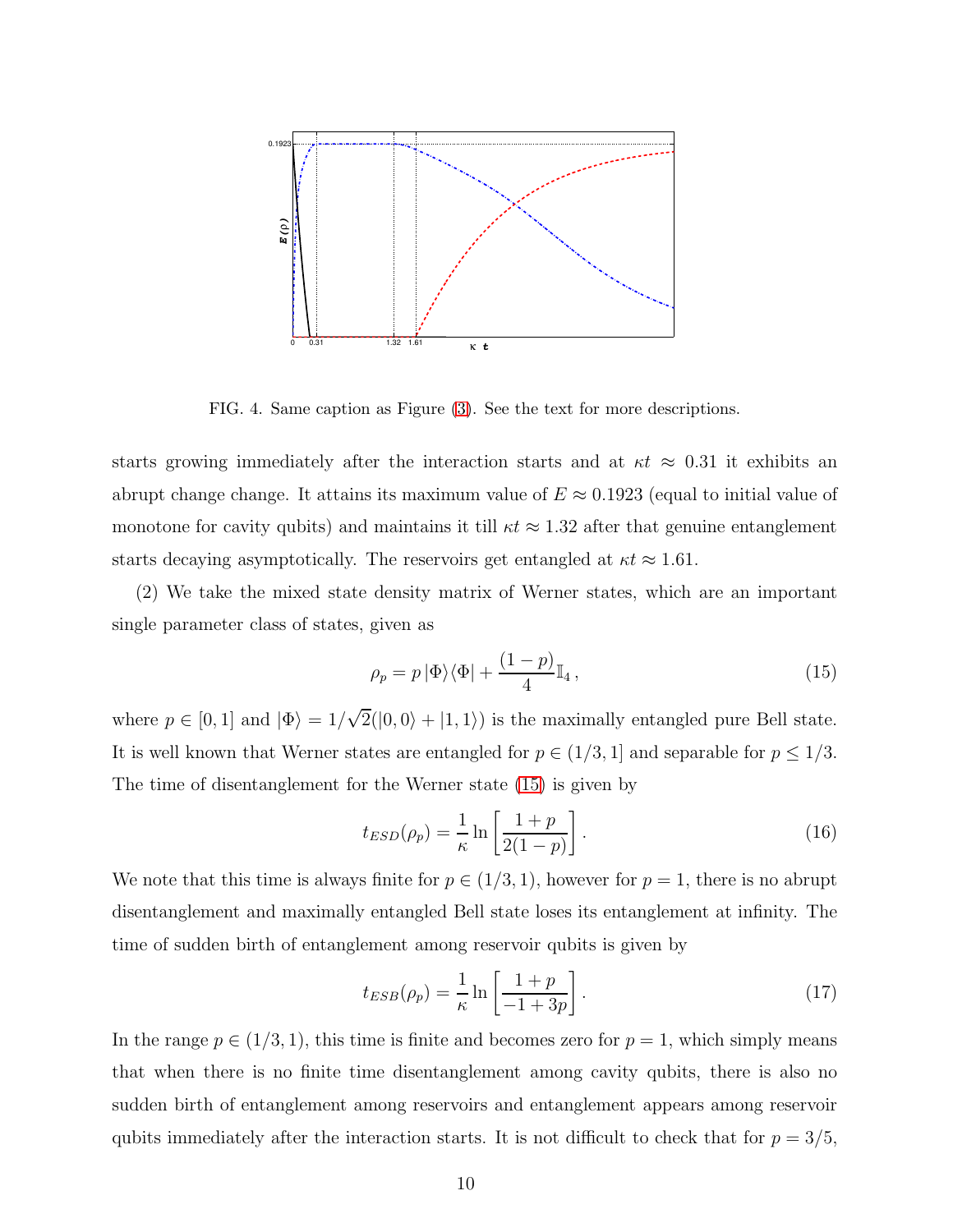both these times are equal and sudden death and sudden birth occur simultaneously. For  $p > 3/5$ , sudden birth comes earlier than sudden death, and for  $p < 3/5$  entanglement among reservoirs appear after there is no entanglement between cavity qubits.



<span id="page-11-0"></span>FIG. 5. Entanglement monotone for cavity qubits (solid line), reservoir qubits (dashed line), and collective state of four qubits (dashed-dotted line) is plotted against parameter  $\kappa t$  for Werner states with  $p = 0.45$ .

To check whether sudden change in dynamics of genuine multipartite entanglement occurs for these states, we take  $p = 0.45$ . In Figure [5,](#page-11-0) we plot the entanglement monotone for cavitycavity qubits (black solid line), reservoir-reservoir qubits (red dashed line), and combined state of four qubits (blue dashed-dotted line). As expected, we find that cavity qubits lose their entanglement at  $\kappa t \approx 0.28$  whereas entanglement among reservoirs appear at  $\kappa t \approx 1.44$ , creating a time window between two events where neither cavity qubits not reservoir qubits are entangled. However, we do not observe any sudden change in dynamics of genuine entanglement of four qubits (blue dashed-dotted line). The phenomenon of an abrupt transition to a constant value seems, therefore, not to be a generic feature but dependent on the initial state.

Figure [6](#page-12-0) shows a similar study with  $p = 0.75$ . Entanglement among cavity qubits is lost at  $\kappa t \approx 1.26$ , whereas it appears among reservoirs at  $\kappa t \approx 0.34$ . The four-qubit entanglement gradually increases to a maximum value and then starts decaying asymptotically.

(3) As another example, we consider an initial entangled state of the form

<span id="page-11-1"></span>
$$
\rho_a = \frac{1}{3}(a|1,1\rangle\langle1,1|+2|\Psi\rangle\langle\Psi|+(1-a)|0,0\rangle\langle0,0|),\tag{18}
$$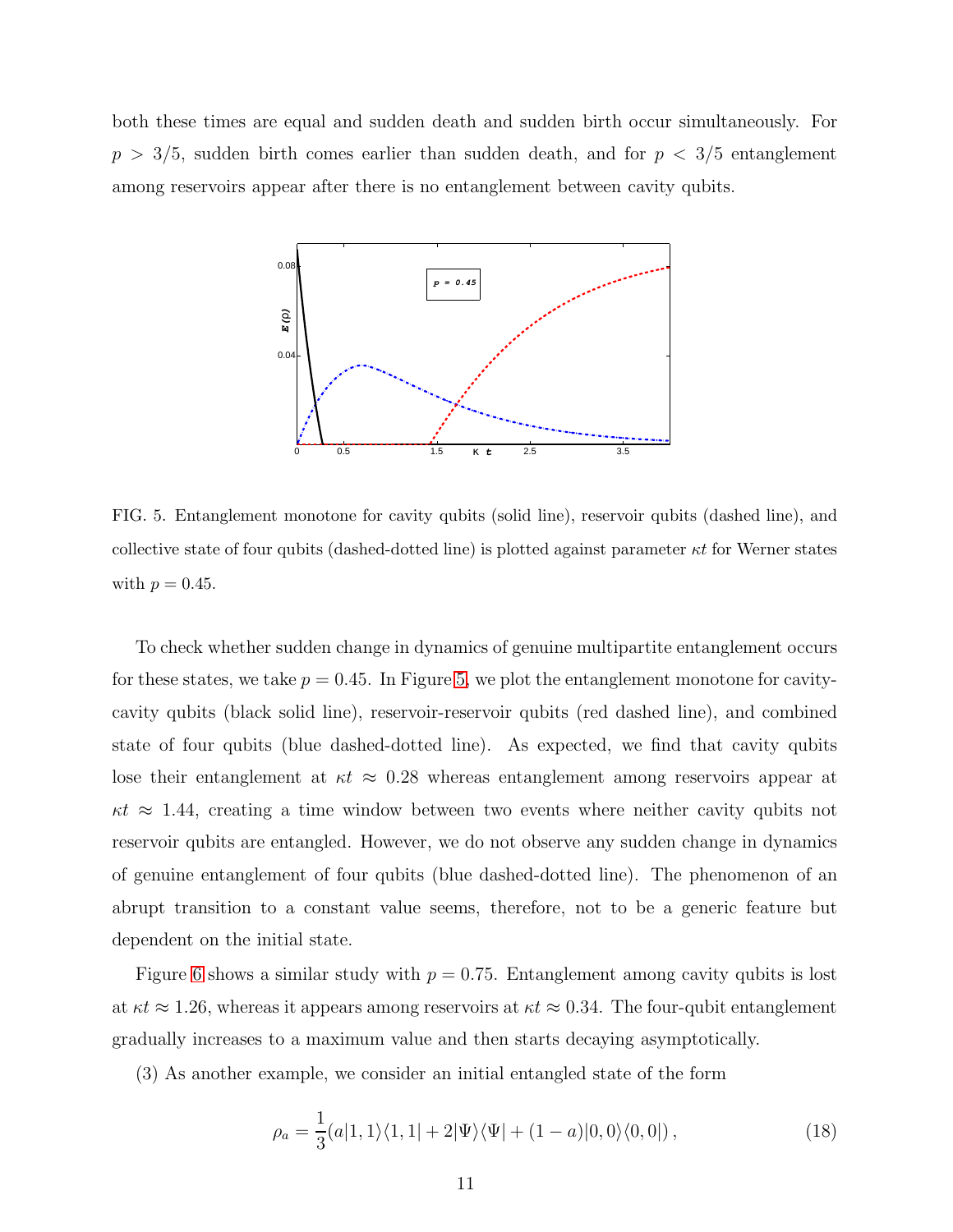

<span id="page-12-0"></span>FIG. 6. Same caption as Figure [\(5\)](#page-11-0) but for  $p = 0.75$ .

with  $|\Psi\rangle = (0, 1\rangle + |1, 0\rangle)/\sqrt{2}$  and  $0 \le a \le 1$ . We find that this state exhibits finite-time disentanglement for  $a > 1/3$ , whereas for other range of values, there is no sudden death and also no sudden birth of entanglement. The time of sudden death for the state [\(18\)](#page-11-1) is given by

$$
t_{ESD}(\rho_a) = \frac{1}{\kappa} \ln \left[ \frac{a + a^2 + \sqrt{2a^2 - a^3 + a^4}}{-1 + 3a} \right].
$$
 (19)

We note that this time is always finite for  $a > 1/3$ . Whereas the corresponding time of sudden birth is given by

$$
t_{ESB}(\rho_a) = \frac{1}{\kappa} \ln \left[ \frac{a + \sqrt{2a^2 - a^3 + a^4}}{1 - a + a^2} \right].
$$
 (20)

It is not difficult to find that this time is zero for  $a \leq 1/3$ . It turns out that for  $a = 2/3$ , both of these times are equal and sudden death and sudden birth occur simultaneously. For  $a > 2/3$ , sudden death comes earlier than sudden birth and vice versa.

In Figure [7,](#page-13-0) we plot the entanglement monotones for the initial states [\(18\)](#page-11-1) with  $a = 1$ . The cavity qubits lose their entanglement at  $\kappa t \approx 0.535$ , whereas the reservoirs get entangled at  $\kappa t \approx 0.8814$ , again showing the time window with no entanglement for cavity and reservoir qubits. One again, the dynamics of genuine entanglement for four qubits show no sudden change and decays asymptotically after reaching its maximum value. This gives another example to indicate that the sudden change is not a generic feature.

In Figure [8,](#page-13-1) we show the entanglement monotones for the initial state [\(18\)](#page-11-1) with  $a =$ 0.5. The cavity qubits become disentangled at  $\kappa t \approx 1.04$ , whereas the reservoir qubits get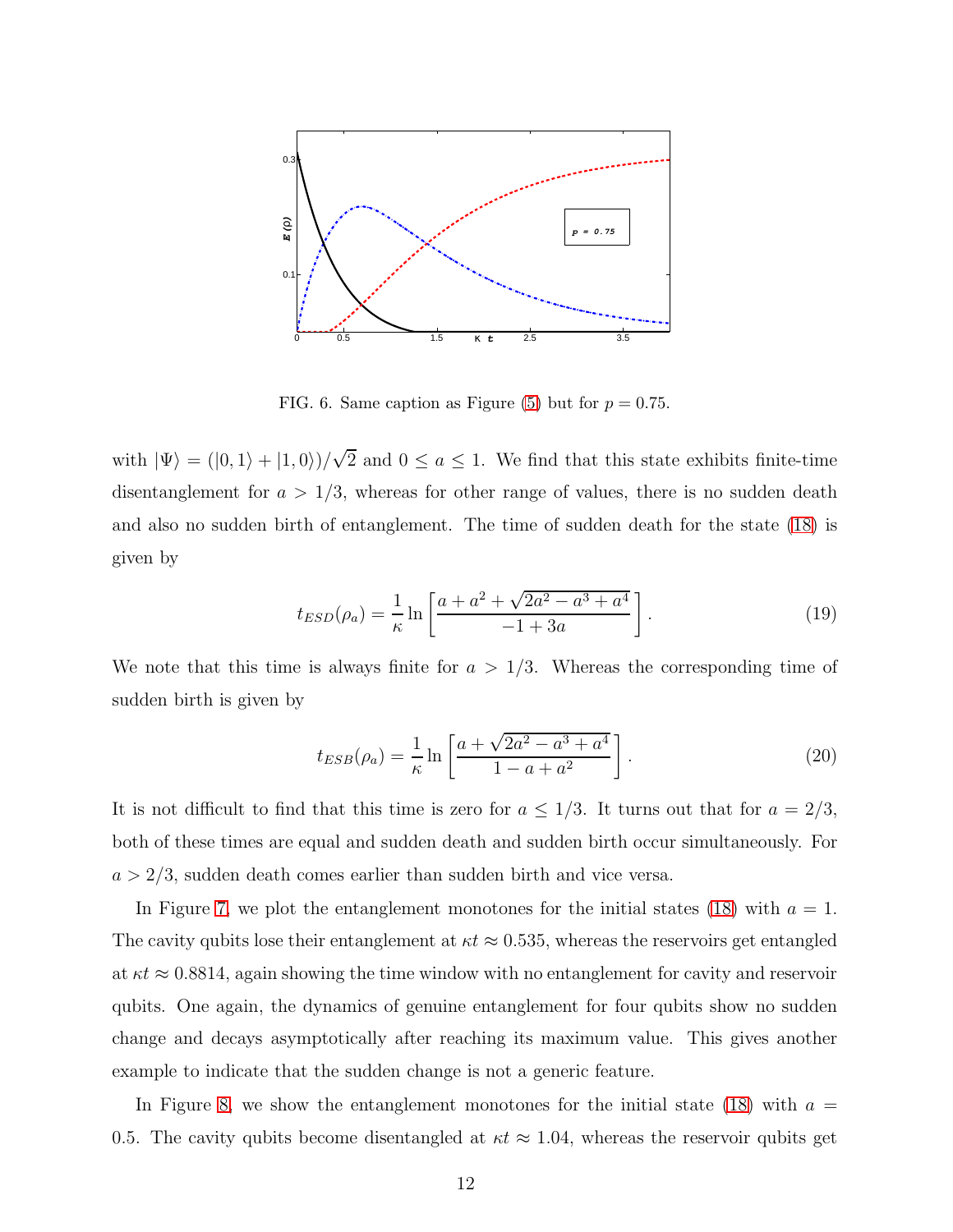

<span id="page-13-0"></span>FIG. 7. Entanglement monotone is plotted for cavity-cavity (solid line), reservoir-reservoir (dashed line), and four qubits (dashed-dottd line) for states [\(18\)](#page-11-1) for  $a = 1$ .

entangled at  $\kappa t \approx 0.44$ . The four qubits genuine entanglement again decays asymptotically after reaching its maximum value.



<span id="page-13-1"></span>FIG. 8. Same caption as Figure [7](#page-13-0) but for  $a = 0.5$ .

(4) We consider mixed states

<span id="page-13-2"></span>
$$
\rho_c = c |\phi\rangle\langle\phi| + (1 - c) |11\rangle\langle11| \,,\tag{21}
$$

where  $|\phi\rangle = (1/\sqrt{2}) (|00\rangle + |11\rangle)$ . These states bear some resemblance to states [\(13\)](#page-7-1) which exhibited the sudden change behavior. The time of ESD for these states is given by

$$
t_{ESD}(\rho_c) = \frac{1}{\kappa} \ln \left[ \frac{2 - c}{2(1 - c)} \right].
$$
 (22)

The corresponding time of ESB is given by

$$
t_{ESB}(\rho_c) = \frac{1}{\kappa} \ln \left[ \frac{2 - c}{c} \right].
$$
 (23)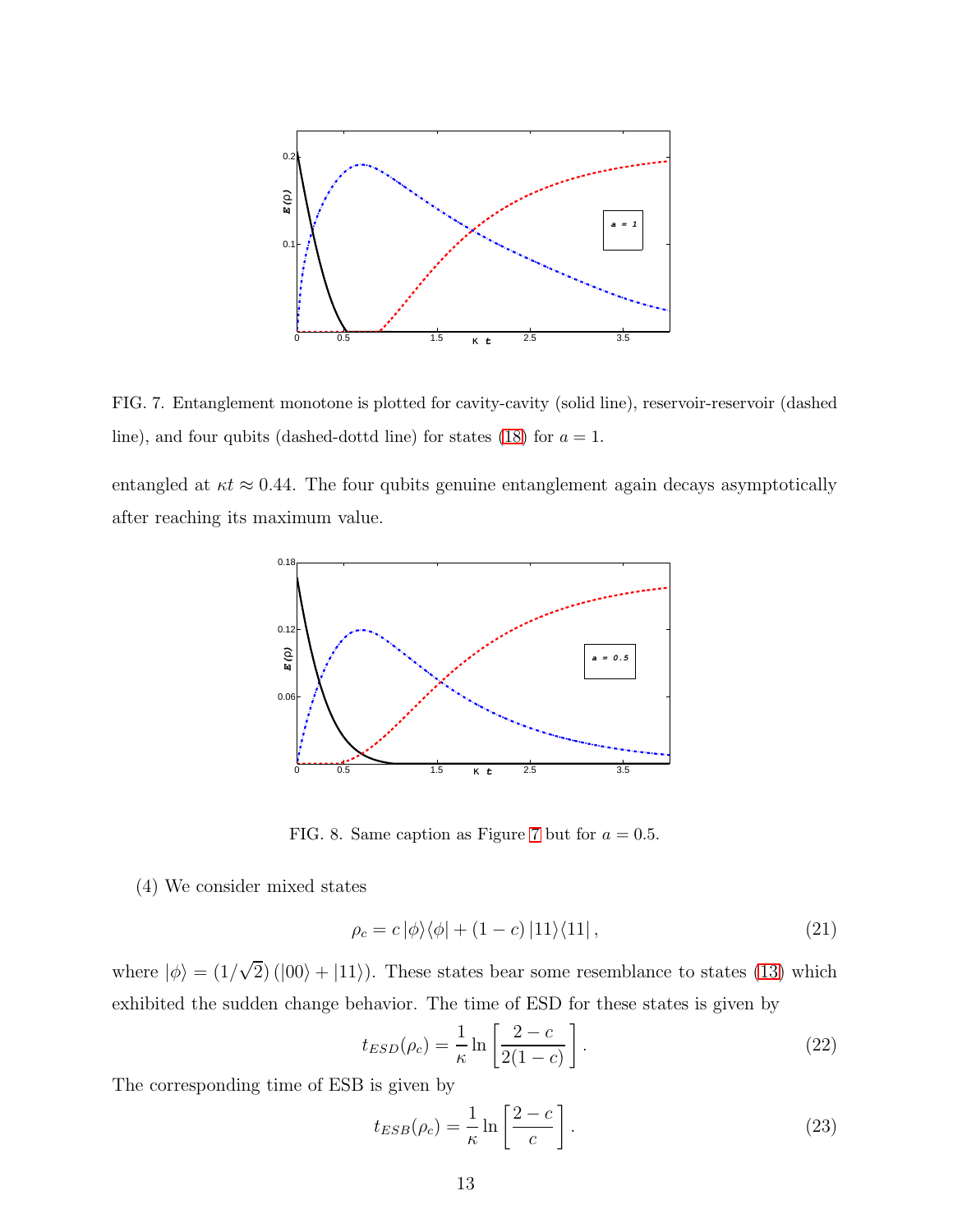These times are equal for  $c = 2/3$  while, for  $c < 2/3$ , ESD comes earlier than ESB, and vice versa.



<span id="page-14-0"></span>FIG. 9. Entanglement monotone is plotted for cavity-cavity (solid line), reservoir-reservoir (dashed line), and four qubits (dashed-dottd line) for states [\(21\)](#page-13-2) for  $c = 0.6$ .

Figure [9](#page-14-0) depicts entanglement monotone for cavity qubits (solid line), reservoir qubits (dashed line) and combined state of four qubits (dashed-dotted line) for a choice of  $c = 0.6$ . The cavities get disentangled at  $\kappa t_{ESD} \approx 0.56$  whereas the reservoirs entanglement appear at  $\kappa t_{ESB} \approx 0.847$ . The combined state of four qubits shows no sudden change in its dynamics and decay asymptotically after reaching its maximum value.

Figure [10](#page-15-0) shows entanglement monotone for cavity qubits (solid line), reservoir qubits (dashed line) and combined state of four qubits (dashed-dotted line) for a choice of  $c = 0.45$ . The cavities become disentangled at  $\kappa t_{ESD} \approx 0.35$ , whereas entanglement among reservoirs appear at  $\kappa t_{ESB} \approx 1.25$ . We observe no sudden change in the dynamics of combined state of four qubits. Contrasting these last three figures, we observe that whether  $t_{ESD}$  is larger or smaller than  $t_{ESB}$ , the four-qubit monotone behaves similarly and does not show a constant plateau value, rising only to a peak and then falling off monotonically.

(5) Having observed the sudden change phenomenon only in one family of specific initial states, we investigated how much white noise can be tolerated by these states before the phenomenon is washed out. Consider the initial states

<span id="page-14-1"></span>
$$
\rho_f = f |\tilde{\psi}\rangle\langle\tilde{\psi}| + \frac{1-f}{4} I_4,\tag{24}
$$

where  $|\tilde{\psi}\rangle = (1/\sqrt{26})|00\rangle + (5/\sqrt{26})|11\rangle$  is the state which exhibits sudden change in dynamics of genuine entanglement as depicted in Figure [4.](#page-10-0) The states (Eq. [24\)](#page-14-1) are entangled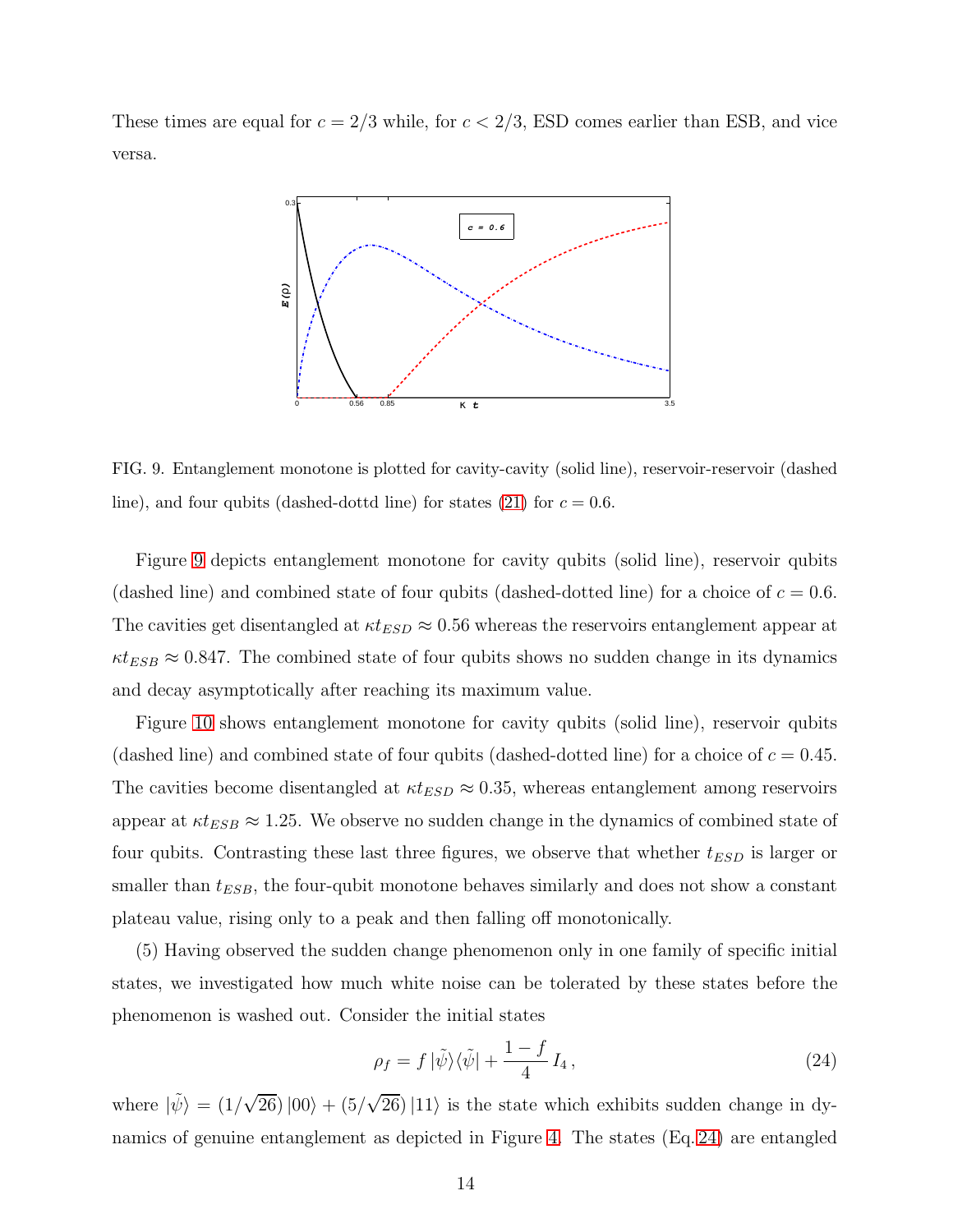

<span id="page-15-0"></span>FIG. 10. Same caption as Figure [9](#page-14-0) but for  $c = 0.45$ .

in the range  $13/23 < f \le 1$ . The time of ESD for these states is given by

$$
t_{ESD}(\rho_f) = \frac{1}{\kappa} \ln \left[ \frac{13 + 37 f}{26 + 14 f} \right].
$$
 (25)

The corresponding time of ESB is given by

$$
t_{ESB}(\rho_f) = \frac{1}{\kappa} \ln \left[ \frac{13 + 37 f}{23 f - 13} \right].
$$
 (26)



<span id="page-15-1"></span>FIG. 11. Entanglement monotone is plotted for cavity-cavity (solid line), reservoir-reservoir (dashed line), and four qubits (dashed-dottd line) for states (Eq. [24\)](#page-14-1) for  $f = 0.999$ .

Figure [11](#page-15-1) depicts entanglement monotone for cavity qubits, reservoir qubits and combined state of four qubits for  $f = 0.999$ . It seems that sudden change in the dynamics of genuine entanglement occurs for  $0.31 \le \kappa t \le 1.35$ , however a close examination of data reveals that it is not the case. The amount of initial entanglement for cavity qubits is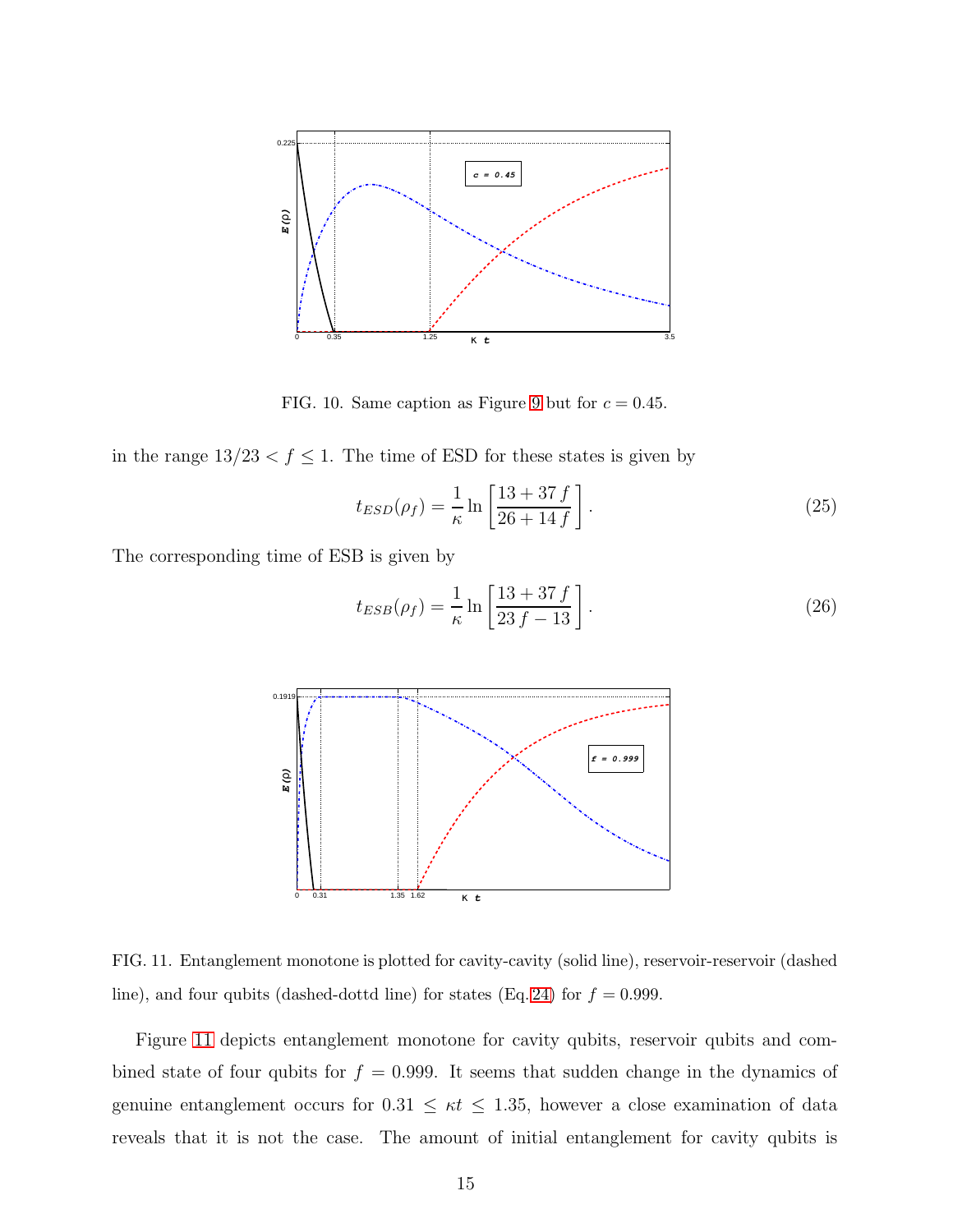$E(\rho(CC)) \approx 0.191865$ , whereas the maximum amount of genuine entanglement achieved is  $E(\rho(CCRR)) \approx 0.191783$  at  $\kappa t \approx 0.69$ . Actually in the range  $0.33 \leq \kappa t \leq 1.32$ , the amount of genuine entanglement varies only at 5th and 6th places after decimal point, that is,  $E(\rho(CCRR)) \approx 0.1917xy$ . Effectively, this change is too small to be noticed in Figure [11.](#page-15-1) Hence, even a tiny mixture of white noise seems to wash out the sudden change phenomenon.

### <span id="page-16-0"></span>V. DISCUSSION AND SUMMARY

We analyzed the dynamics of genuine multipartite entanglement in cavity-reservoir settings. We wanted to explore what happens to entanglement when it disappears between the two cavities, how it manifests in the reservoirs and in the full four-qubit system. Although some systematics are seen, especially that the four-qubit entanglement rises to a peak value and falls off asymptotically, there is no generic relation between the entanglement of the two cavities and the two reservoirs, appearance of it in the latter not simply related to its disappearance in the former. We found that for one specific class of initial states, the entanglement monotone for four qubits exhibited a sudden change in its dynamics. In a time window in which neither cavity-cavity qubits nor reservoir-reservoir qubits are entangled, genuine multipartite entanglement exhibited an interesting feature of an abrupt leveling off to a constant value during that time window before decaying. By enlarging the duration of this time window, we observed that the sudden change of multipartite entanglement also enlarged to the same duration. We then investigated other initial states but they do not exhibit this phenomenon. These observations indicate that this sudden change in the dynamics of multipartite entanglement is not a generic feature like sudden death or sudden birth of entanglement.

An interesting observation is the fact that the multipartite entanglement, although different from bipartite entanglement in a fundamental way, attains a maximum value either during the time window where neither cavity qubits not reservoir qubits are entangled, or at the point where the curves for cavity and reservoir entanglement intersect each other. Another interesting feature is that the multipartite entanglement always starts growing immediately after the interaction starts and reaches some maximum value. After this point it always decay asymptotically. Therefore, all four qubits remain genuinely entangled for a long time. We note that as the multipartite entanglement keeps decaying, the entanglement be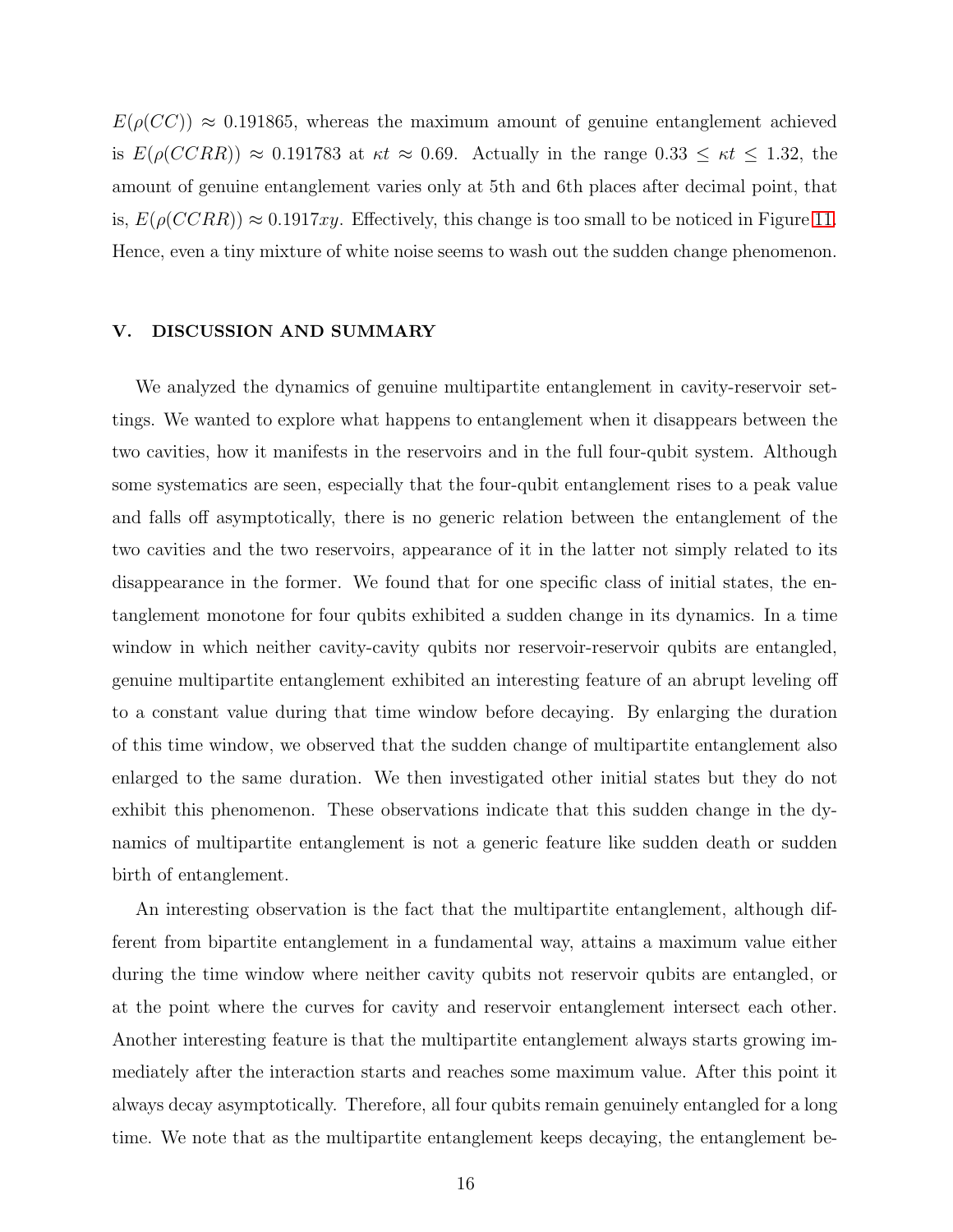tween reservoirs keeps growing until it attains the maximum value of entanglement available for this closed system of four qubits. In addition, the sudden change in dynamics of genuine entanglement is extremely sensitive to white noise. Even a tiny fraction of white noise washes out this effect. At  $\kappa t = \infty$ , the joint state factors into  $\rho(t = \infty) = |00\rangle_{C_1C_2}\langle 00| \otimes \rho_{R_1R_2}$  with all entanglement transferred to the reservoirs.

#### ACKNOWLEDGMENTS

M. Ali acknowledges discussions with Drs. Gernot Alber and Tobias Moroder. M. Ali is also thankful to Gernot Alber for his kind hospitality at TU Darmstadt where part of this work was done. M. Ali is grateful to Dr. Otfried Gühne for his generous hospitality at Universität Siegen. This work has been supported by the EU (Marie Curie CIG 293993/EN-FOQI) and the BMBF (Chist-Era Project QUASAR). A.R.P. Rau thanks Dr. J. C. Retamal for discussions and hospitality.

- <span id="page-17-0"></span>[1] R. Horodecki *et al.*, Rev. Mod. Phys. **81**, 865 (2009).
- <span id="page-17-1"></span>[2] O. Gühne and G. Tóth, Phys. Rep.  $474$ , 1 (2009).
- <span id="page-17-2"></span>[3] T. Yu and J. H. Eberly, Phys. Rev. B 66, 193306 (2002); T. Yu and J. H. Eberly, Phys. Rev. B 68, 165322 (2003); T. Yu and J. H. Eberly, Phys. Rev. Lett. 93, 140404 (2004); J. H. Eberly and T. Yu, Science 316, 555 (2007).
- [4] W. Dür and H.J. Briegel, Phys. Rev. Lett. **92**, 180403 (2004); M. Hein, W. Dür, and H.-J. Briegel, Phys. Rev. A 71, 032350 (2005).
- <span id="page-17-3"></span>[5] L. Aolita *et al.*, Phys. Rev. Lett. **100**, 080501 (2008).
- [6] C. Simon and J. Kempe, Phys. Rev. A 65, 052327 (2002); A. Borras et al., Phys. Rev. A 79, 022108 (2009); D. Cavalcanti et al., Phys. Rev. Lett. **103**, 030502 (2009).
- <span id="page-17-4"></span>[7] A. R. R. Carvalho, F. Mintert, and A. Buchleitner, Phys. Rev. Lett. 93, 230501 (2004).
- [8] F. Lastra, G. Romero, C. E. Lopez, M. França Santos and J. C. Retamal, Phys. Rev A 75, 062324 (2007).
- <span id="page-17-5"></span>[9] O. Gühne, F. Bodoky, and M. Blaauboer, Phys. Rev. A  $78$ , 060301(R) (2008).
- [10] A. R. P. Rau, M. Ali, and G. Alber, EPL 82, 40002 (2008); M. Ali, G. Alber, and A. R. P.